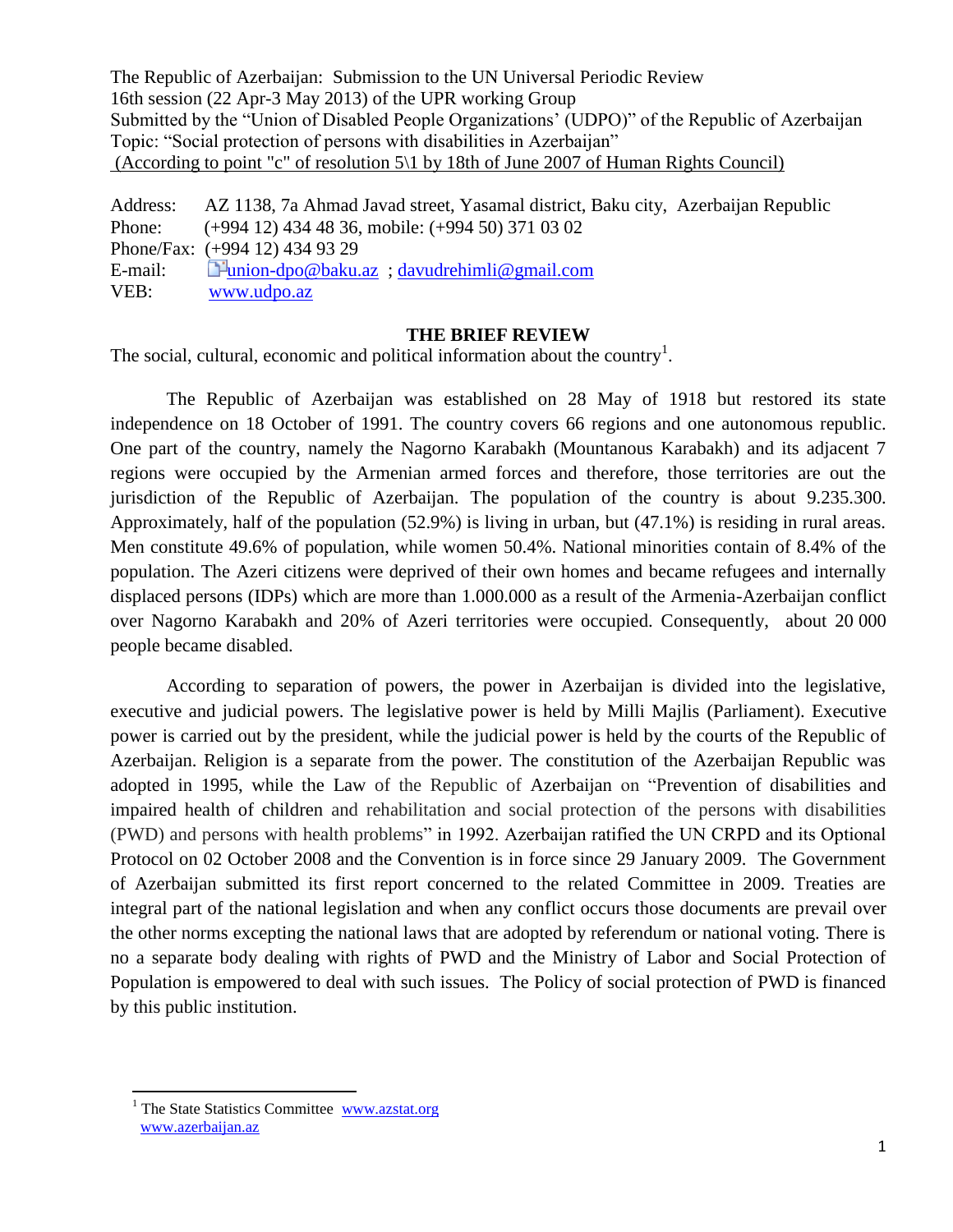The Institute of the Commissioner for Human Rights (Ombudsman) of the Republic of Azerbaijan in a capacity of the national human rights institution was established in 2002. After ratification of the CRPD, with joint agreement of all UN entities accredited in Azerbaijan, the UNICEF is directly empowered to deal with issues concerning PWD. UNICEF is operating in the country since 1993. Azerbaijan became a member to the CoE in 2001 and joined to the European Convention on Human Rights (ECHR) in the same year.

# **Statistics**

| Number of population                     | 9 2 3 5 1 0 0                              |
|------------------------------------------|--------------------------------------------|
| Persons with disabilities                | 506 127 (total number of population 5.5%)  |
| including:                               |                                            |
| Women                                    | 202 450 (total number of population 40%)   |
| Children with disabilities (CWD)         | 61 693 (total number of population 12%)    |
| Labor retired                            | 331 586 (total number of population 65.5%) |
| Persons who get social allowance         | 104 043 (total number of population 20.6%) |
| Minimum wage                             | 93.5 $AZN^2$ (Azeri new Manats)            |
| Public unions of PWD                     | 69                                         |
| Boarding homes of the elderly and of PWD |                                            |

## **Report of the Human Rights Council on social protection of persons with disabilities**

 The report covers the period of 2008-2012. Within that period, significant changes in relation to the social protection of PWD were applied to the national legislation and several legislative norms were adopted. $3$ 

- 1. The understanding of children with limited health opportunities was included into the Law of the Republic of Azerbaijan on "Prevention of disabilities and impaired health of children and rehabilitation and social protection of the persons with disabilities (PWD) and persons with health problems" and concerning this the Cabinet of Ministers adopted a Decision #67 on "identification of indicators on limitations of health opportunities of children" approved on 21 April 2009.
- 2. The amount of social allowance for disability was increased by the Presidential Order dated 26 December 2011. The amount of Azerbaijani President's pension given to the disabled persons of war was increased by the President's Order dated 23 December 2011. Several measures were taken in relation to promoting employment of PWD by the state.
- 3. The State Program on Implementation of the Employment Strategy of the Republic of Azerbaijan (2011-2015) approved by the President's Decree dated 15 November 2011, specifies the following measures for employment of PWD:
- Improvement of a single database on vacations in purpose of promoting PWD with appropriate jobs;
- Preparing and implementation of module vocational training programs specialized for PWD;
- Giving soft loans (credits) for development of entrepreneurship of PWD;
- Creating industrial fields specialized for PWD in rural areas;

<sup>&</sup>lt;sup>2</sup> National currency

[www.e-qanun.az](http://www.e-qanun.az/)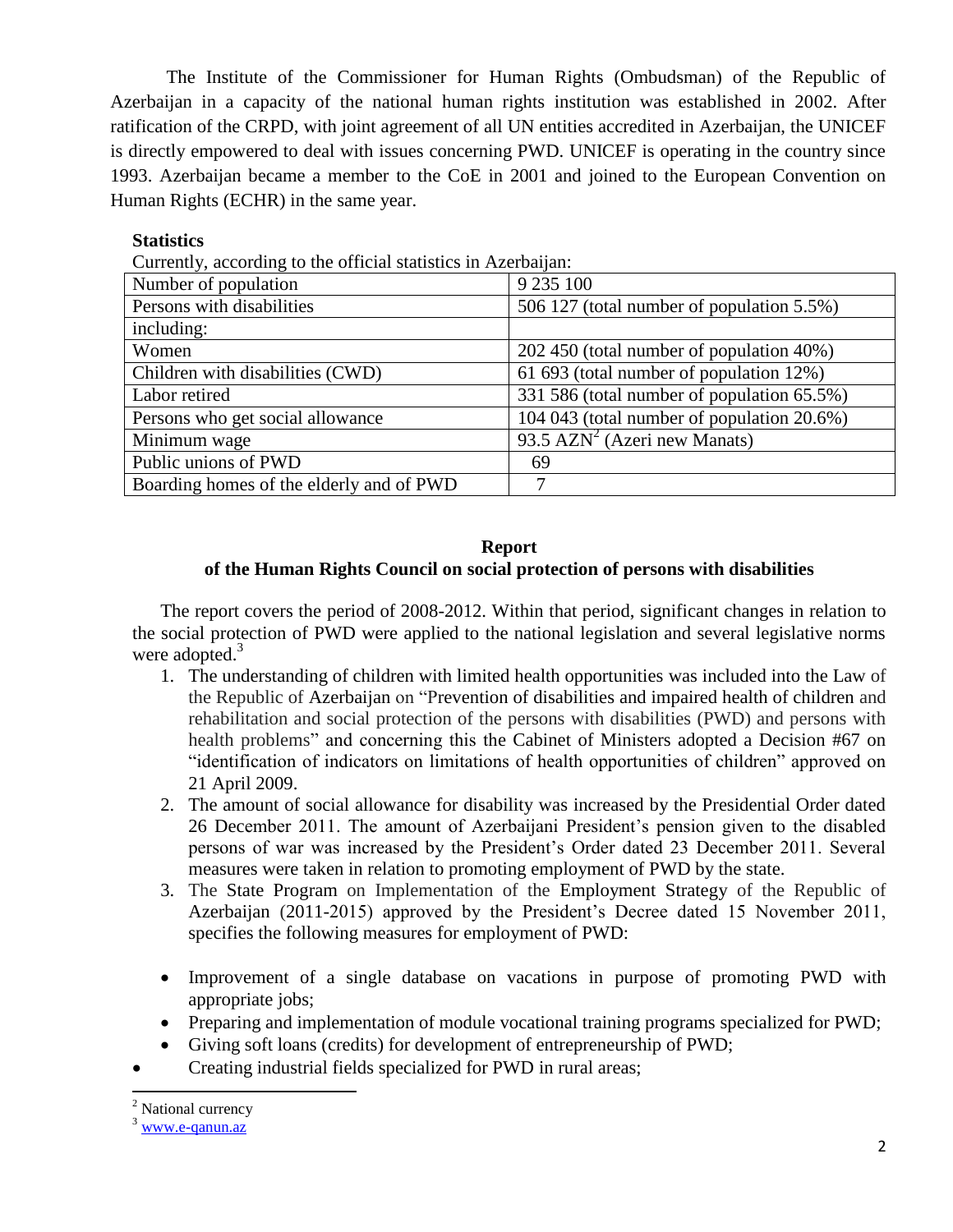Preparing vocational and psychological tests for PWD.

4. 20 Manat of allowance was determined to be paid to one of the parents of a child with health problems involved in a home education by the Decision #258 of the Cabinet of Ministers "On Determination of the Amount of the Allowance for the Parents and other Legal Representatives of the Children Studying in Special Education Institutions for Their Transportation to and from the Special Education Institutions, Health Care and Rehabilitation Centers" dated 19 November 2008.

5. The President signed a Decree on "Establishing presidential pension for 20 January Martyrs' (Shahids) families" dated 19 January 2011.

6. The Law of the Azerbaijan Republic on Social Service dated 30 December 2011 was adopted in relation to carrying out social service to persons in need, to PWD, in particular.

7. The President signed Decree on "The Establishment of the State Agency for Public Services and Social Innovations under the Azerbaijani President and Measures on Improvement of Services to Citizens by State Bodies" dated 13 July 2012 and established to manage service centers ASAN was created. This will help to simplification of services and increasing its quality.

8. Azerbaijan ratified the CRPD and its OP on 2 October of 2008.

#### **Report on situation of PWD**

The current situation

During the reporting period significant improvements have been tracked towards solution of problems of PWD. Such improvements are mainly related to the legislation. The country carries out the process of bringing the domestic laws into compliance with the  $CRPD<sup>4</sup>$  after its ratification. The main legislative base for social protection of PWD is the Law on "Prevention of disabilities and impaired health of children and rehabilitation and social protection of the persons with disabilities (PWD) and persons with health problems" of 1992.

By this date, 24 changes were made to this Law. At present, works on revising the Law and its compliance with the Convention concerned are underway. Therefore, the Working group at the Ministry of Labor and Social Protection of Population<sup>5</sup> was established which includes the representatives of public unions of PWD. This Working group systematically held meetings. The Commission for preparing action plan for 2012-2015 years was created. The Statute of the Medical-Social Expert Commission, dealing with determining a disability, needs to be changed.

The social policy Committee of the Milli Mejlis hold discussions on new draft Laws with participation of specialized NGOs. The Law of the Azerbaijan Republic on "Social Service" dated 30 December was adopted.

The preparing of policy concerning PWD in Azerbaijan, mainly carried out by the Ministry of Labor and Social Protection of Population. Simultaneously, other public institutions such as Ministry of Youth and Sport, Ministry of Education, Ministry of Culture and Tourism, Ministry of Public Health, and Ministry of Communication and Information Technologies also dealing with these issues.

The Ombudsman Office also closely deals with promoting rights of PWD. The Ombudsman has a great role in ratification of the CRPD, compliance national legislation and in cooperation with civil society. The activities by the UNICEF $6$  and Heydar Aliyev Foundation<sup>7</sup> should also be underlined. They did tremendous works for awareness raising, organization of local and international events, supporting of innovative projects and their realization.

[www.un.org/disabilities](http://www.un.org/disabilities)

<sup>5</sup> [www.mlspp.gov.az](http://www.mlspp.gov.az/)

<sup>&</sup>lt;sup>6</sup> <http://www.unicef.org/azerbaijan>

<sup>&</sup>lt;sup>7</sup> [http://www.heydar-aliyev-foundation.org](http://www.heydar-aliyev-foundation.org/)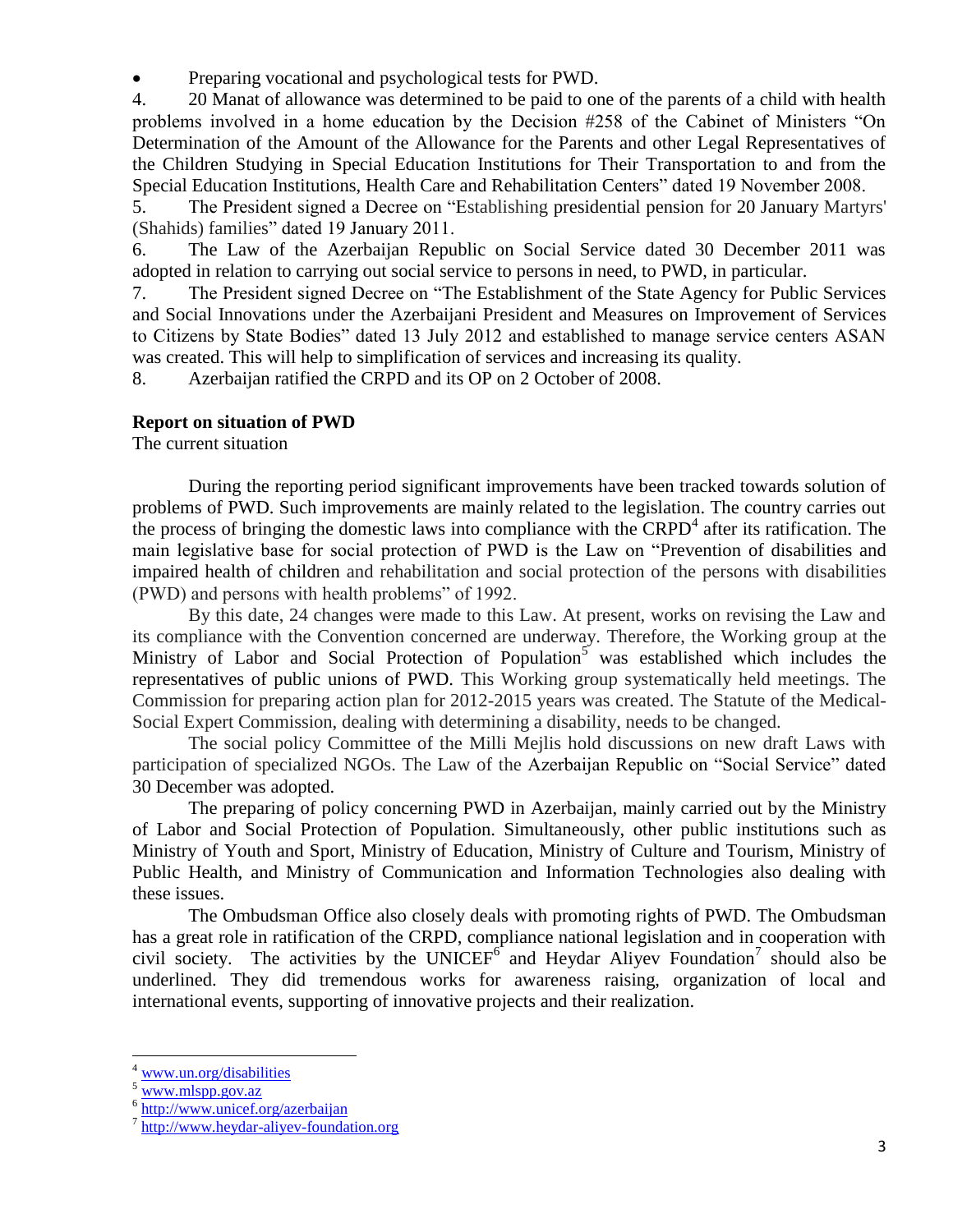Though such improvements, the current social protection policy of the state does not meet full enjoyment by PWD. These persons cannot yet use their rights to educate, work, access to health and etc. the average pension is 126.1 manat, while the average of amount of social allowance is 44.17 manat. The average of monthly salary by the country is 364.12 manat, but minimum wage is 93.5 manat, while minimum limit of living adequate is 108 manat.

According to the statistics, in Azerbaijan is living  $61000$  children with health problems<sup>8</sup>. Only 12 000 of children who are considered applicable to be educated are involved in education. In total, 298 children are involved in inclusive education. 20 000 PWD were employed.

PWD are provided free of charge with rehabilitation and orthopedic supplies by the state. However, this does not meet needs.

Amendments to the legislation don't affect widely the PWD. The problem between the Law and its implementation is still remaining.

There are some reasons for this:

- Lack of coordination of activities among public institutions;
- Not treating the issue in complex;
- Weakness of control mechanism, public control, in particular.

Hence, of such reasons physical questions remain unsolved. According to the outcome of monitoring conducted by the the monitoring conducted by the Union of Disabled Peoples Organizations<sup>9</sup> the positive changes in the process of understanding of a disability is higher than in elimination of physical obstacles. Thus, negative stereotypes towards the disability are decreased and gradually there is a transition from "medical" to the "social" model. Unfortunately, this cannot be considered a successful reasonable accommodation for the individuals with disabilities. This may be concerned about other categories of people. The Centers for using ICT in Baku and rural areas were created by support of the Ministry of Communication and Information Technologies and Heydar Aliyev Foundation. Although using subtitles in TV channels, there are not yet surdo interpreter.

Unfortunately, compliance of the environment remains severely unresolved problem. The members of the government bodies also admit that despite fact that it was reflected in the Constitution and other normative legal acts. After ratification of the CRPD, especially the ramps are fixed in some streets, public buildings and in undergro und passages. Nevertheless these works are doing without a single system and incompliance with standards. So, they have no successful results. Transport system, public transport, in particular is also an issue of concern. Within last years, buses with ramps, also the so-called "London" taxes with ramps are brought to the country. However, after a short period of time, these facilities of buses became useless. Moreover, it is not possible to use

metro and railways.

Although subjecting a quota system in the employment, these rules are not conformed. It should be noted that public bodies are not subjected to a quota system. At the same time, declaring penalties for non-implementation of a quota system don't also prevent this due to lack of control and responsibility. Another reason for non-implementation of the quota system is certificates given during determining of a disability. In those certificates, individuals with disabilities are declared as persons "incapable of working" and employers take that into consideration.

#### **Recommendations and suggestions:**

- 1. Regulation of the coordinated activity among public authorities and application of complex approach;
- 2. Strengthening the control mechanism, including public control and its effect;

<sup>9</sup> www<u>.udpo.az</u>

 $8$  The children with disabilities are still called as "children with limited health capabilities".